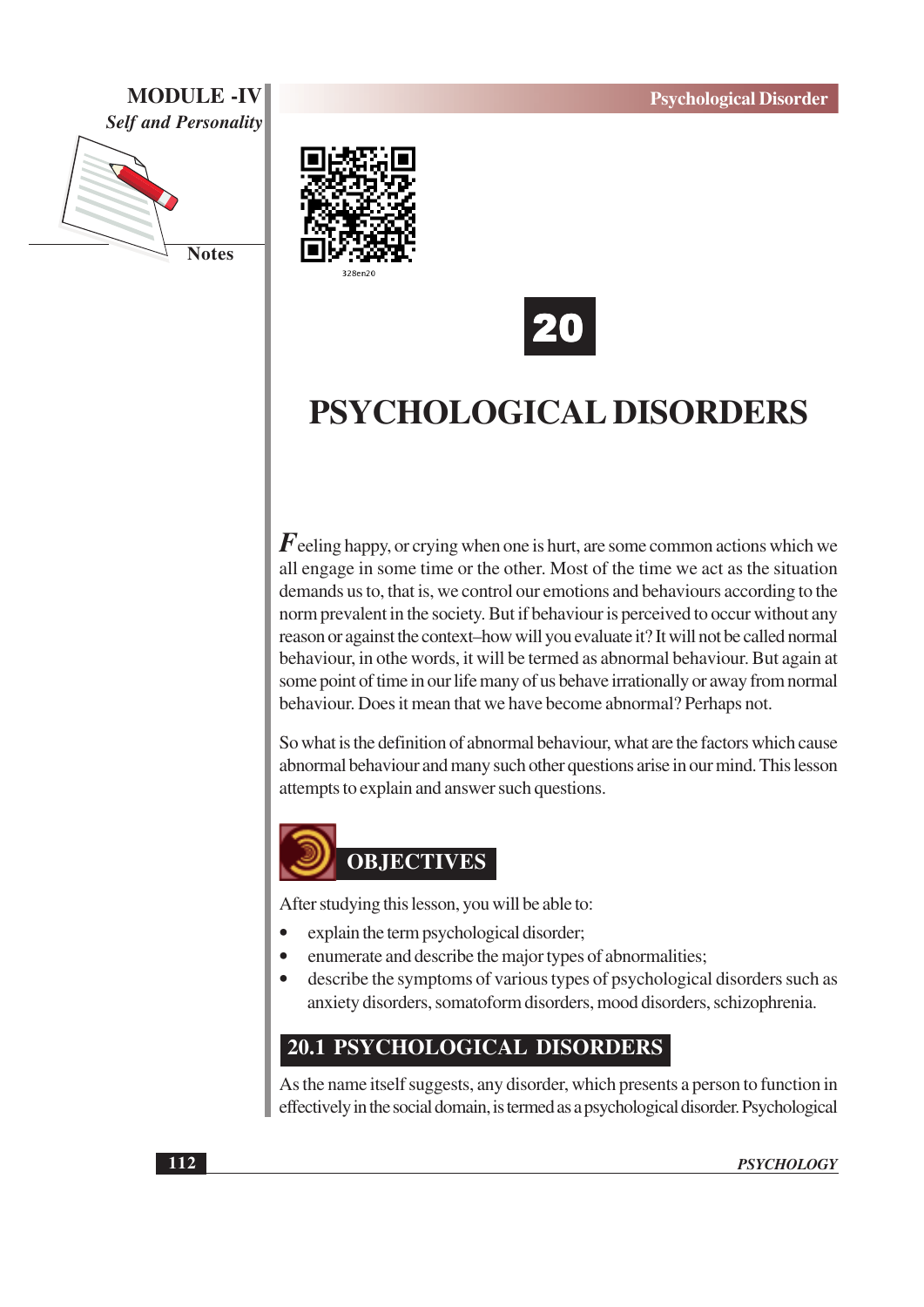disorders can be defined as a pattern of behavioural or psychological symptoms that causes significant distress, impairs the ability to function in one or more areas of life or both.

The important feature is that the symptoms which a person is showing must represent a serious departure from the prevalent social and cultural norms. Cultural and social norms are being emphasized here because the traditions in each culture differ. Some actions which may form an essential part of one culture may be a serious disturbance in others. For example tribal societies have different norms and culture. Their way of living and habits will be considered abnormal in the urban context.

To determine any behaviour as away from normal, seven considerations are used as the distinguishing criteria. They are:

- (i) Suffering experiencing distress and discomfort in one's own life.
- (ii) Maladaptiveness engaging in bahaviour or thought pattern which makes it more difficult to lead one's life.
- (iii) Irrationality unable to communicate in a reasonable manner with others.
- (iv) Unpredictability acting in ways which are entirely unexpected.
- (v) Vividness and intensity–experience sensations which are far more vivid and intense than those of other people.
- (vi) Observer discomfort acting in ways which others find embarrassing.
- (vii) Violation of moral and ideal standards habitual breaking of norms.

As we have read earlier, normality and abnormality are not very rigid concepts. As states of mind, they lie in a continuum, and, most of us experience them in different phases of life.

It can be said that abnormality is a matter of the degree to which a set of behaviours of an individual are considered inappropriate as against accepted norms of the society, and which are problematic for the person in his/her social functioning and adjustment. Now let us study about the various causes of abnormal behaviour.

## **20.2 CAUSES OF ABNORMAL BEHAVIOUR**

There are many factors which contribute to the causes of abnormal behaviour. Some of them are:

(a) Biological factors: The biological factors which give rise to abnormal

| <b>MODULE-IV</b>            |  |  |
|-----------------------------|--|--|
| <b>Self and Personality</b> |  |  |

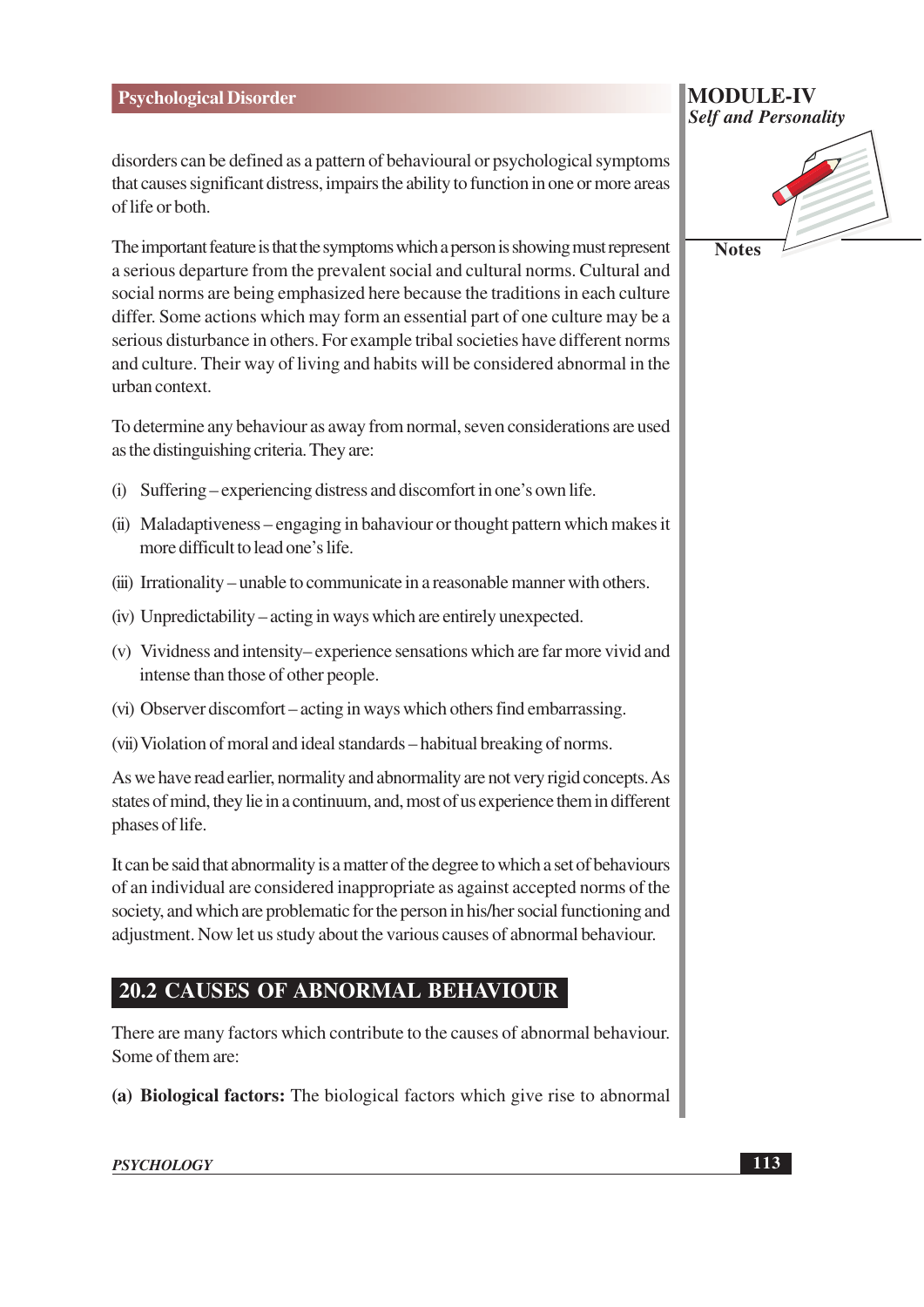## **MODULE-IV Self and Personality**



behaviour include the genetic factors, chromosomal dysfunctions, brain or endocrine dysfunctions that may cause the development of abnormal behaviour.

(b) Psychological factors: The psychological factors causing abnormal behaviour are difficult to identify and measure as they work indirectly. The effect is not very predictable but if one tries to analyze the various processes adopted during childhood like over-protection or over-indulgence, inconsistent rewards and punishments, these factors significantly contribute in the development of maladaptive behavhour.

## **INTEXT QUESTIONS 20.1**

- (a) Explain irrationality as a property of abnormal behaviour.
- (b) What are the causes of abnormal behaviour.

## **20.3 TYPES OF DISORDERS**

Till now in this lesson we have learnt about abnormal behaviour and the causes. Now let us study in detail about some psychological disorders. Some of the major psychological disorders are -

- anxiety disorder  $1)$
- $(2)$ mood disorders
- $3)$ schizophrenic disorders
- $4)$ substance related disorders.

## 20.3.1 Anxiety Disorder

All of us have experienced anxiety in our life in some way or the other. Whether it is during examination or waiting for interview results or maybe due to death of a loved one, anxiety is experienced by us. We also have our own way of coping with it but anxiety can take the form of a disorder if not treated properly at the correct time. Anxiety disorders are disorders which decrease the performance or social functioning of an individual due to hyper-anxiety. Anxiety disorder can be of many types. Some of the anxiety disorders are: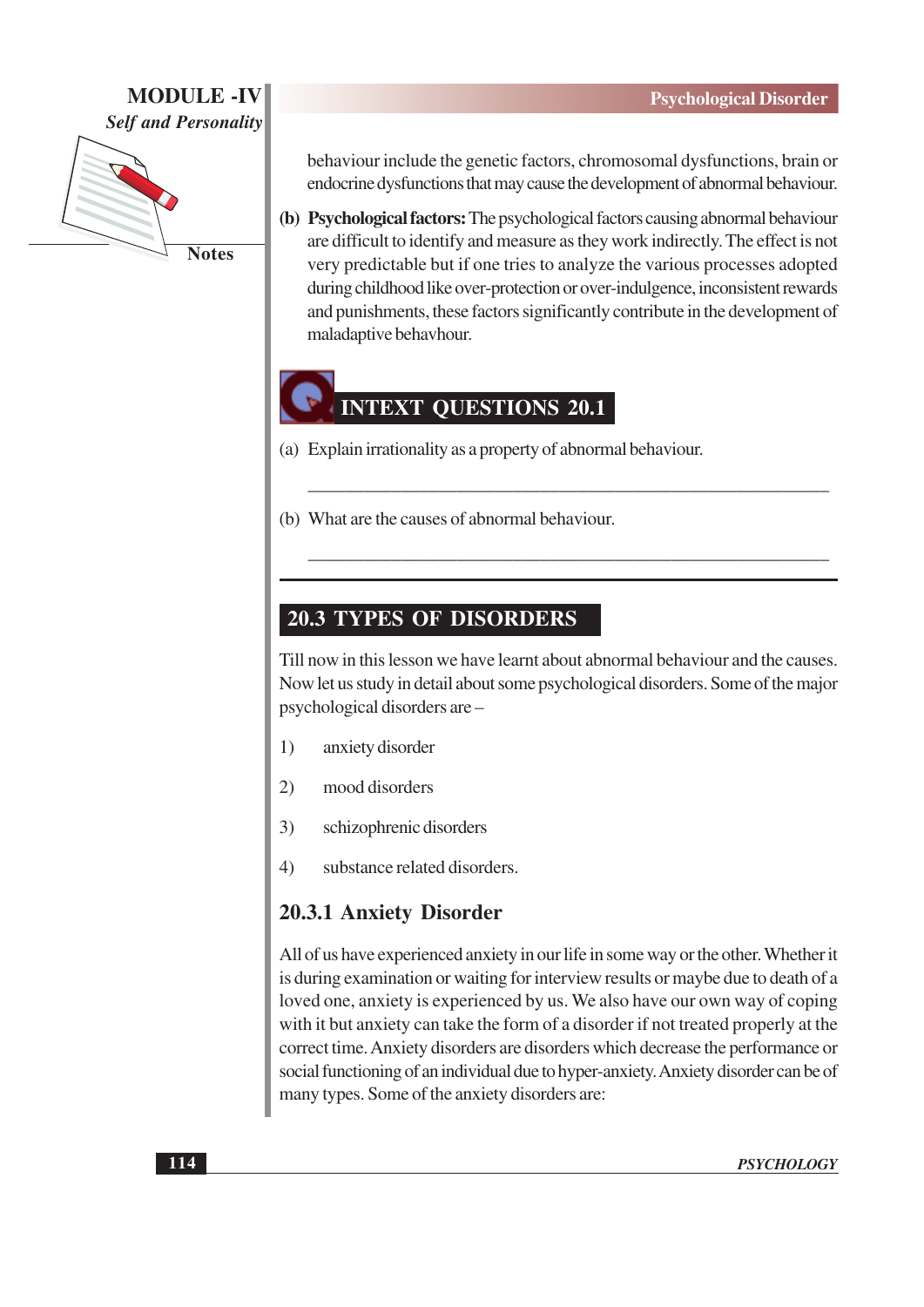#### **Psychological Disorder**

- (a) generalized anxiety disorder (GAD)
- (b) panic disorder
- (c) phobias
- (d) obsessive compulsive disorder
- (e) somatoform disorder
- (f) post traumatic stress.

Let us look at the features of these disorders as described below:

- (a) Generalised Anxiety Disorder: It is the most common form of anxiety disorder. The chief symptom of this disorder is unrealistic or excessive worry. The various symptoms of GAD are nervousness, dizziness, sweating, trembling, tension, difficulty in concentration etc.
- (b) Panic Disorder: Intense anxiety along with marked physiological symptoms such as increased palpitation, breathing difficulty, and a sense of helplessness are seen in the case of panic disorder. Before and after the release of anxiety calmness prevails. The person suffering from this disorder may not remain always anxious.
- (c) Phobia: Phobia means an irrational fear of some object or situation. Most of us have a fear about something or the other but when this fear reaches a level when it disrupts normal functioning, then it is termed as phobia. One type of phobia is known as social phobia – when one is afraid of speaking on stage, or talking to strangers and ther are some specific phobias, like fear of rats or cats.
- (d) Obsessive-Compulsive Disorders: Persistent thoughts or wishes that intrude into ones consciousness and cannot be stopped are obsessions. Compulsion is an act which a person feels compelled to carry out despite knowing that it is unnecessary. Obsessive thinking often leads to compulsive acts.
- (e) Somatoform disorder: Somatoform disorders refer to physical problems which have no organic basis, for example, fatigue, headaches, vague body pains etc. The persons suffering from this disease remains preoccupied with symptoms.

# **INTEXT QUESTIONS 20.2**

1. What is an anxiety disorder?



#### **PSYCHOLOGY**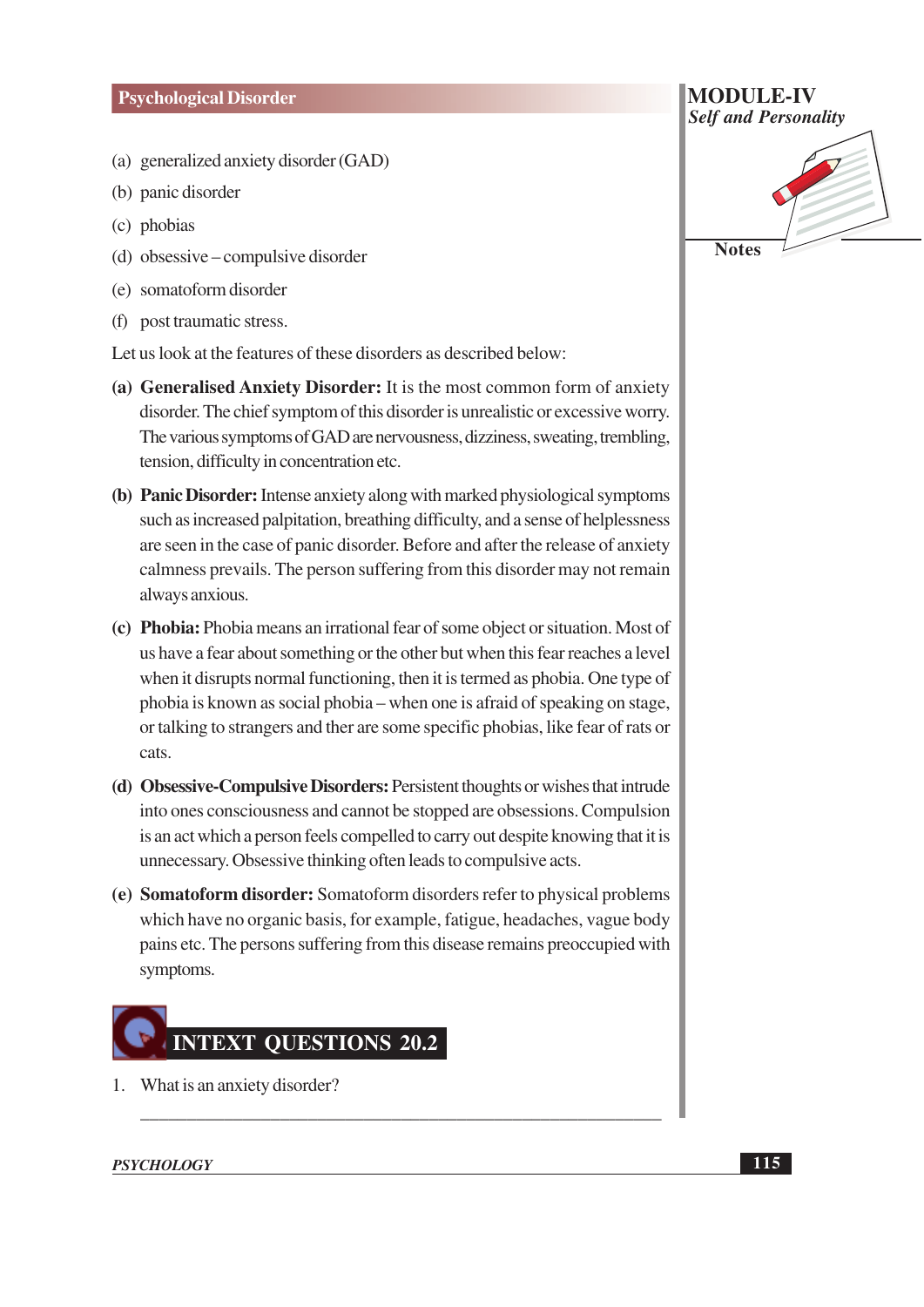## **MODULE-IV Self and Personality**



2. List any two types of anxiety disorder.

## 20.3.2 Mood disorders

Mood disorders are disorders of emotion. Heightened intensity and duration of emotion require immediate psychological and medical attention. The individuals suffering from this type of disorder are termed as emotionally disturbed. The three types of mood disorders have been characterized as - depressive disorders, bipolar disorders, and other disorders. Mood disorders include severe symptoms such as dissatisfaction and anxiety, changes in appetite, disturbances of sleep and psychomotor functions, sudden weight loss, inability to think clearly, and thought of death and suicide.

In some of the disorders genetic factors are involved. Drug therapies and biological therapies have been found to be very effective for its treatment.

## 20.3.3 Substance related disorders

It has been found that when people suffer from prolonged periods of pain or tension, they take drugs or alcohol. Drugs, like alcohol, influence our thoughts, actions and activities negatively. These drugs, if used for a long time, cause deterioration in attention, motivation, and motor co-ordination. People have suffered losses in their personal and social life due to the usage of drugs.

Substance related disorder is not only limited to the usage of alcohol but it also related to panmasala, tobacco, opium, marijuana etc. To help a person suffering from this disorder, the following issues are important. These are:

- (i) Detoxification
- (ii) Administration of drugs for easing withdrawl symptoms.
- (iii) Aversive conditioning
- (iv) Social support
- (v) Psychotherapy
- (vi) Rehabilitation

(vii) Prevention and follow up.

## 20.3.4 Schizophrenia

Schizophrenia is considered by the experts as the most devastating mental disorder.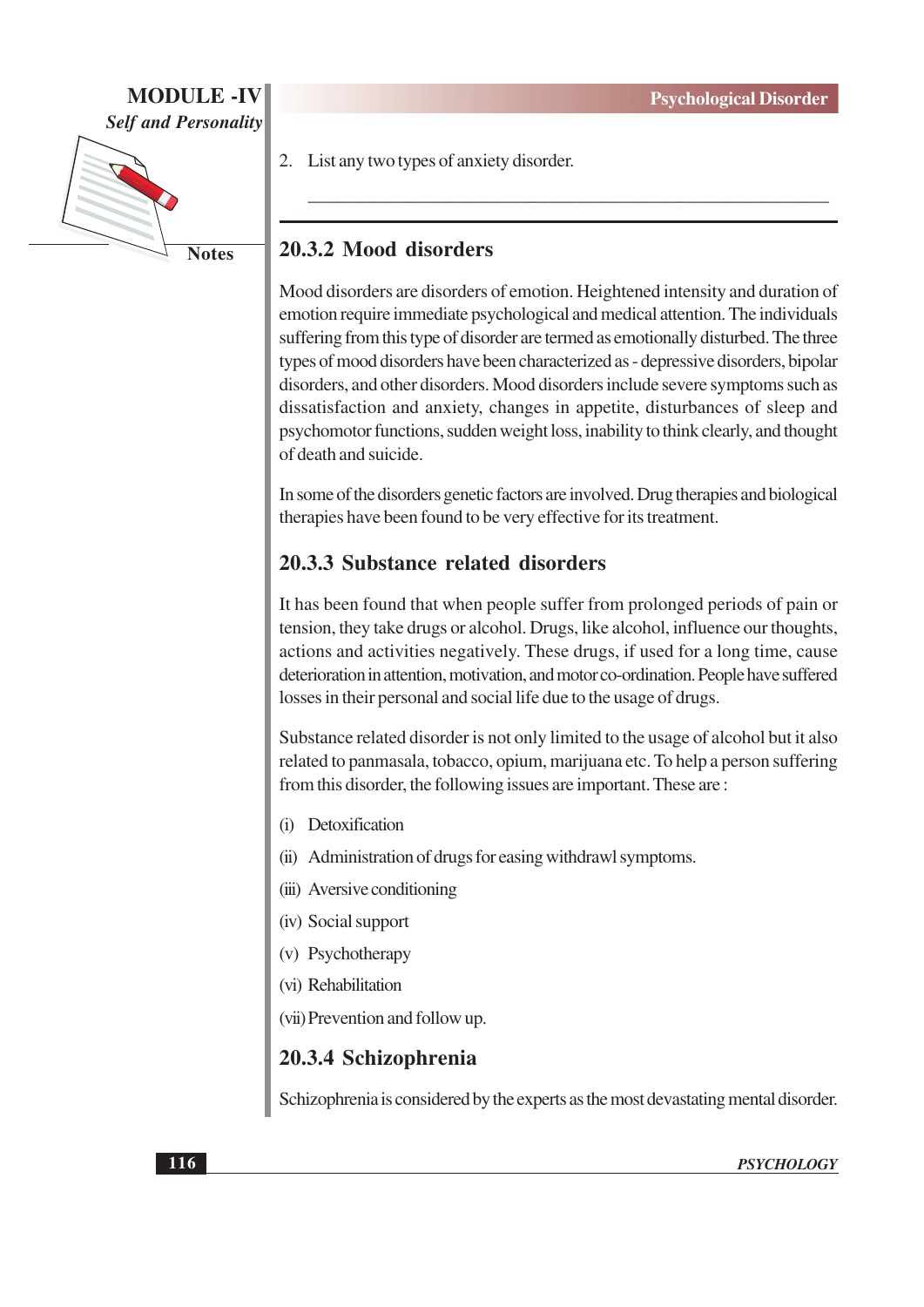#### **Psychological Disorder**

It can be defined as a cluster of disorders characterized by fragmentation of the basic psychological processes such as attention, perception, thoughts, emotions and behaviour. This fragmentation leads to serious maladjustments. Patients suffering from schizophrenia do not perceive things happening around them correctly, and they often see or hear things which are not there. Their thinking pattern is confused and disorganized and they fail to communicate properly with others.

|                | <b>Type</b>      | <b>Symptoms</b>                                                                                          |
|----------------|------------------|----------------------------------------------------------------------------------------------------------|
|                | Catatonic        | Unusual patterns of motor activity, speech disturbances<br>such as repetitive chatter or rigid postures. |
|                | Disorganized     | Verbal asymmetry, poorly developed ideas                                                                 |
| 3              | Paranoid         | Preoccupied with one or more set of ideas.                                                               |
| $\overline{4}$ | Undifferentiated | Hallucinations, incoherence                                                                              |
|                | <b>Residual</b>  | Withdrawl, absence of motivation etc.                                                                    |

The categorization of schizophrenia is given in the following table.

The primary symptoms of schizophrenia are disturbance of thoughts, disturbances of perceptions, disturbances in emotional expression, disturbances of speech, social withdrawl, low motivation.

## 20.3.5 Personality disorder

Rammohan is a clerk in a company. As a clerk he was able to do work that was assigned to him. But whenever any situation comes when he has to take a decision, he is not able to do so. He has a good rapport with his seniors because he was highly submissive, but when his promotion was due, his officers were not sure about his capability for that position.

This is an acute case of dependent personality disorder where the individual always shows a need to be taken care of and is not able to show any decision-making skill. Another form of personality disorder is antisocial personality disorder in which individuals show irresponsible and socially disruptive behaviour like destroying property, stealing etc.

Personality disorder is characterized by a maladaptive style of thinking, feeling and behaving which disturbs the normal functioning of an individual.

#### **PSYCHOLOGY**